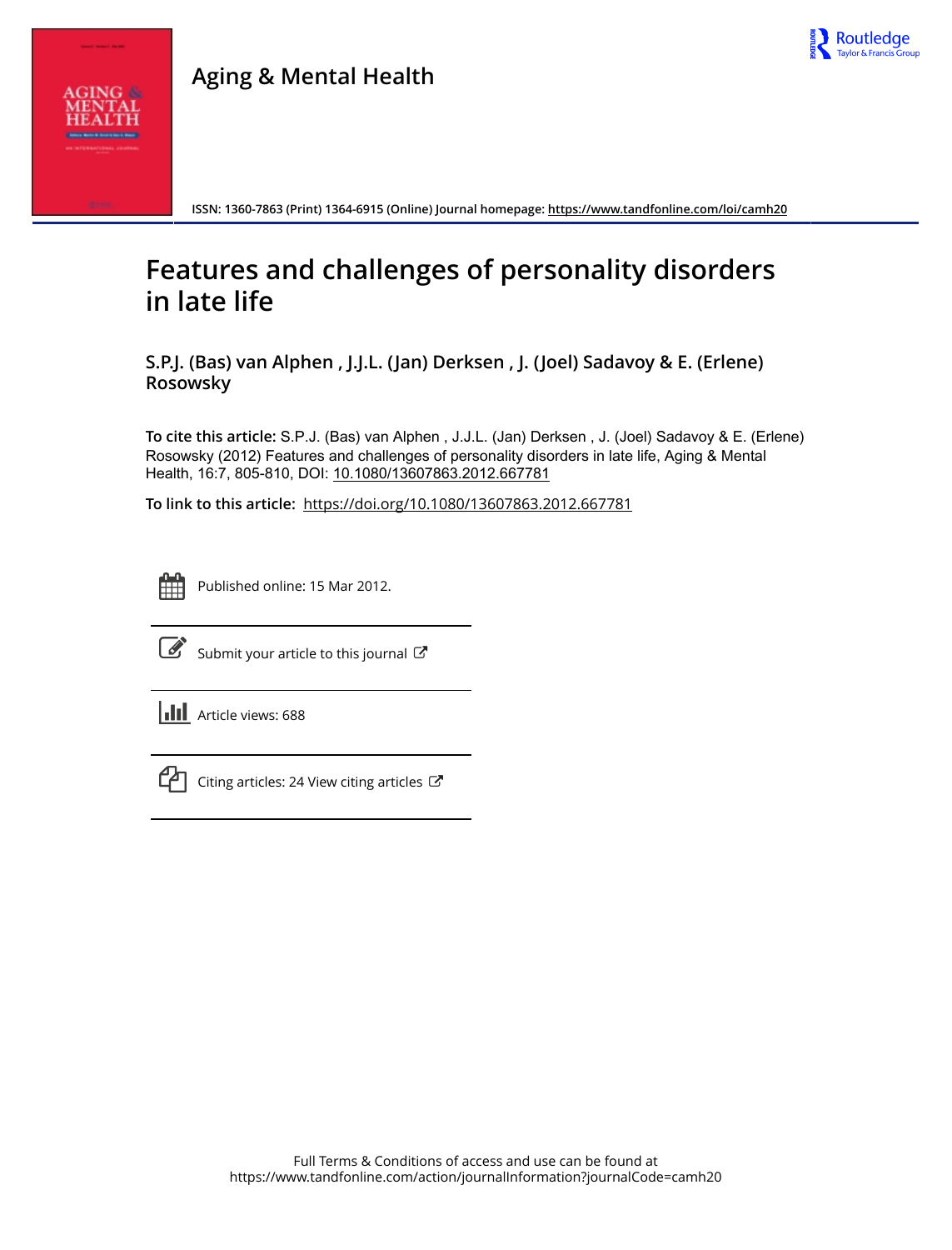## EDITORIAL

## Features and challenges of personality disorders in late life

## Introduction

A personality disorder (PD) is an enduring pattern of inner experience and behaviour that deviates markedly from the expectations of the individual's culture, is pervasive and inflexible, has an onset in adolescence or early adulthood, is stable over time, and leads to distress or impairment (American Psychiatric Association, APA, 2000). In the DSM-IV-TR are ten specific PDs organized into three superordinate clusters based on presumed common underlying themes. Cluster A groups the paranoid, schizoid and schizotypal PDs in which individuals often appear odd or eccentric. Cluster B includes antisocial, borderline, histrionic and narcissistic PD in which individuals appear to be dramatic or erratic. Cluster C contains avoidant, dependant, and obsessive-compulsive PD in which individuals often appear fearful or anxious. Finally, the diagnosis 'personality disorder Not Otherwise Specified' is available for use and is assigned for cases in which the patient has clear signs of a PD but does not fit neatly into one of the ten specific PD categories (APA, 2000). The prevalence in general adult population is 13.5% and in psychiatric populations is 60.4%; PD Not Otherwise Specified is the most frequently diagnosed axis II disorder (Verheul, Bartak, & Widiger, 2007).

The prevalence of PD among older people in the general population is reported as lying between 2.8% and 13% (Ames & Molinari, 1994; Weissman, 1993). For older mental health patients treated in outpatient settings, percentages between 5% and 33% have been reported (Mezzich, Fabrega, Coffman, & Glavin, 1987; Molinari & Marmion, 1993). The prevalence of (co morbid) PD in older inpatients who receive mental health treatment has been reported as between 7% and 80% (Casey & Schrodt, 1989; Silberman, Roth, Degal, & Burns, 1997). The wide spread in this range reflects the different research methods, diagnostic criteria and instruments used in the studies. In addition, the size of the samples varied widely from 30 subjects (Silberman et al., 1997) to 547 subjects (Kunik et al., 1994).

The meta analysis of Abrams and Horowitz (1999) reported on 16 studies conducted in different venues: The mean prevalence of older adults with PD  $(\geq 50)$ years) is 20%, compared to 22% for younger adults. It should be noted that this meta analysis included studies defining 'old age' as 50 years or older. The authors otherwise would not have been able to

incorporate adequate prevalence data for their meta analysis (Abrams & Horowitz, 1999).

Cross-sectional prevalence studies on specific PDs in different venues indicate that personality disorders from the A and C clusters remain relatively stable over time, while those from the B cluster tend to diminish during midlife and older age (Coolidge, Burns, Nathan, & Mull, 1992; Engels, Duijsens, Haringsma, & Van Putten, 2003; Molinari, Ames, & Essa, 1994; Stevenson, Maeres & Comerford, 2003; Ullrich & Coid, 2009; Watson & Sinha, 1996). One factor that could contribute to the lower prevalence of cluster B disorders is a selective mortality for this group. In one study, at 10–25-year follow-up, 3–9% of borderline patients had committed suicide (Stone, 1993). Further, risky behaviours such as substance abuse or reckless driving also lead to increased mortality (Fishbain, 1996). The prevalence figures cited above could also give a distorted image as we know that PD can manifest differently in later life as a result of cognitive deterioration, somatic comorbidity, medications and psychosocial challenges (Van Alphen et al., 2012).

Being able to identify and accurately diagnose PD in older adults (defined as  $\geq 65$  years) has critical clinical relevance as well as important relevance for providers and settings responsible for their care. The presence of a PD is typically manifested through a complex presentation of symptoms and syndromes challenging both diagnosis and treatment.

Specific therapeutic effects and side effects of treatment may also cause problems. While patients with primary or comorbid PD can be expected to benefit from regular, directive and symptom-focused treatment, it is likely that the response to treatment will take more time. In addition, patients with a PD have an increased risk of relapse, and the course of their illness is likely to be more complicated and chronic compared to those without a PD. Overall it is difficult to manage their care in any context. For example in designing a treatment plan for older adults in a psychiatric hospital, it is important that the plan address the specific PD, in order to avoid a premature termination of treatment (Sadavoy, 1999).

The presence of PD also has great relevance to the relationships of the older adult. The nature and severity of PD of necessity need inform the care management and specific behavioural advice should be provided to relatives of the patient as well as to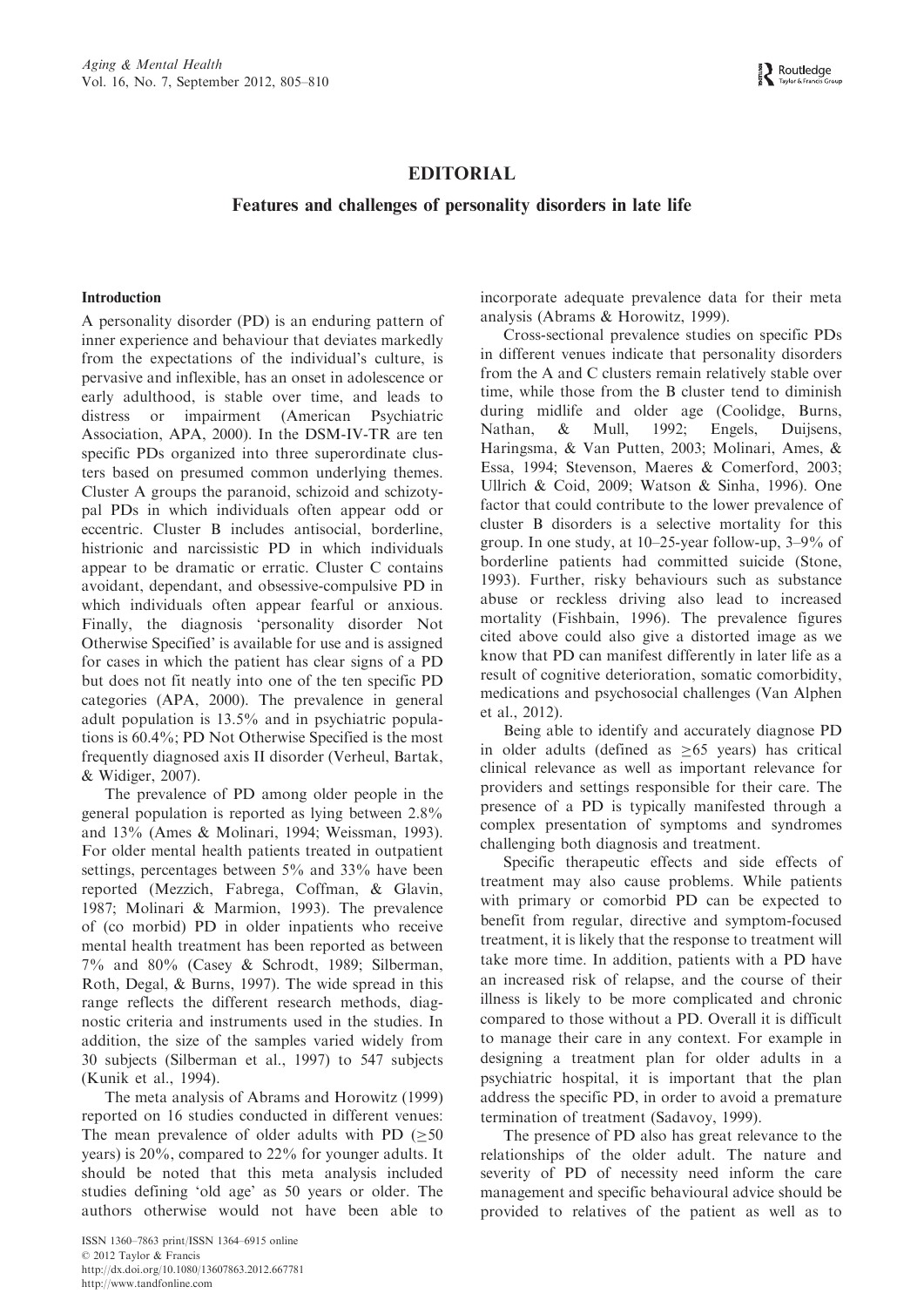professional caregivers to optimize the likelihood of favourable response to treatment.

Both in somatic and psychological interventions for older adults, the presence of PD, co morbid or otherwise, tends to complicate medical interventions due to resistance to care (cluster A), noncompliance with therapy or medication abuse (cluster B), or excessive care demands (cluster C). It is difficult to achieve the connection, or alliance, necessary to engage and maintain cooperation with and adherence to the treatment or plan of care.

In the international literature, since the third edition the Diagnostic and Statistical Manual of Mental Disorders (APA; 2000) PD in younger adult mental health patients has long been an important theme. However, this area has been comparatively neglected for older adults. The fact that there is little research on PD in older people stands in stark contrast to the clinical relevance of this usually chronic disorder. The introduction of axis II PD in 1980 formed an important stimulus for scientific research on diagnostics and treatment. From the mid-1990s, only a modest number of English-language publications reported on PD in older people.

This article provides an overview of specific features in the expression, diagnosis, assessment and treatment of PD in older adults and future challenges in this field.

### Expression of PD in old age

While personality traits in non-clinical populations appear to remain relatively stable with advancing age, there are some evident shifts. Neuroticism, extraversion and openness decrease while agreeableness, and conscientiousness increase. (Roberts, Walton, & Viechtbauer, 2006). These changes are in keeping with clinically observed shifts in behavioural manifestations of PD in older adults. As early as 1981, Solomon's case studies showed that PD can manifest differently at a later age (Solomon, 1981). This appeared particularly so for older adults with a cluster B PD. These people often show a decrease in the more dramatic symptoms of personality disorder such as aggressive and impulsive behaviour and an increase in hypochondriacal and depressive complaints, passiveaggressive behaviour and medication abuse (Rosowsky & Gurian, 1992; Sadavoy, 1992; Van Alphen, Engelen, Kuin, & Derksen, 2006). In older adults with paranoid, schizoid, schizotypal or obsessive-compulsive PD, the behaviours seem more likely to remain unchanged, although specific traits like rigid behaviour or suspicion may increase (Solomon, 1981; Agronin & Maletta, 2000).

It is apparent that there are changes in the phenomenological expression of personality disorder with aging based on conclusions derived from other studies such as that of Stevenson and co-authors (2003), as well as clinical experience and expert opinion

(Sadavoy, 1992; Van Alphen et al., 2012). However, empirical geriatric data are very limited and, to date, derive predominantly from extrapolations from studies of adults not yet 'older adults'.

Changes in symptom expression of PD in older age assume that symptoms that are evident in earlier years may evolve and change with increasing age. It is not unreasonable to suggest that the symptoms that rely on energy, sexuality, mobility, and opportunities for social interaction, may find fewer avenues for expression in later life and hence are not as evident. There are additional challenges in old age to those PD's. It can be expected that forms of disturbed interpersonal relationships may be aggravated in the various contexts of care (Sadavoy, 1987). Individuals with borderline PD have difficulty tolerating being alone in both youth and old age. In older adults this can be exemplified by anxious clinging behaviour, such as frequent phone calls or messages of desperation to caregivers or families, or through heightened somatic complaints. Descriptions of clinical experiences suggest that affective instability remains common in old age with marked mood shifts from baseline to depression, irritability and anxiety. The lack of control over anger and displays of shouting or invective, are often directed at caregivers and family, or manifested through physical signs of agitation (Sadavoy, 1987). Signs of impulsivity may be more common in older adults than is suggested in the literature. It may be, for example, that age related factors cause such 'dramatic features' to be more subtle or expressed through 'proxy' behaviors (Rosowsky & Gurian, 1992). Such behaviors might include abuse of prescription medications or alcohol, chaotic help-seeking such as 'firing' healthcare providers and caregivers, withholding important facts from them, impulsively switching providers, signing out of hospital against medical advice, or violating or ignoring prescribed diet and exercise regimens. A challenge is to determine what kind of features would work equivalently across all age groups (Oltmanns & Balsis, 2011).

#### Diagnosis & assessment

Important features for diagnosing PD are clinical assessments, semi-structured interviews, self-report questionnaires and informant questionnaires. However, the current Axis-II criteria are not adequately attuned to the living situations and experiences of older people. A large, cross-sectional study in the general population (age range 18–98 years) using item response theory analyses demonstrated that 29% of the DSM criteria for PD lead to measurement errors in older people (Balsis, Gleason, Woods, & Oltmanns, 2007). This gives rise to the possibility of under- and overdiagnosis in old age populations (Balsis, Woods, Gleason, & Oltmanns, 2007). Moreover, a modest survey among Dutch forensic psychiatrists and forensic psychologists showed that the DSM IV criteria for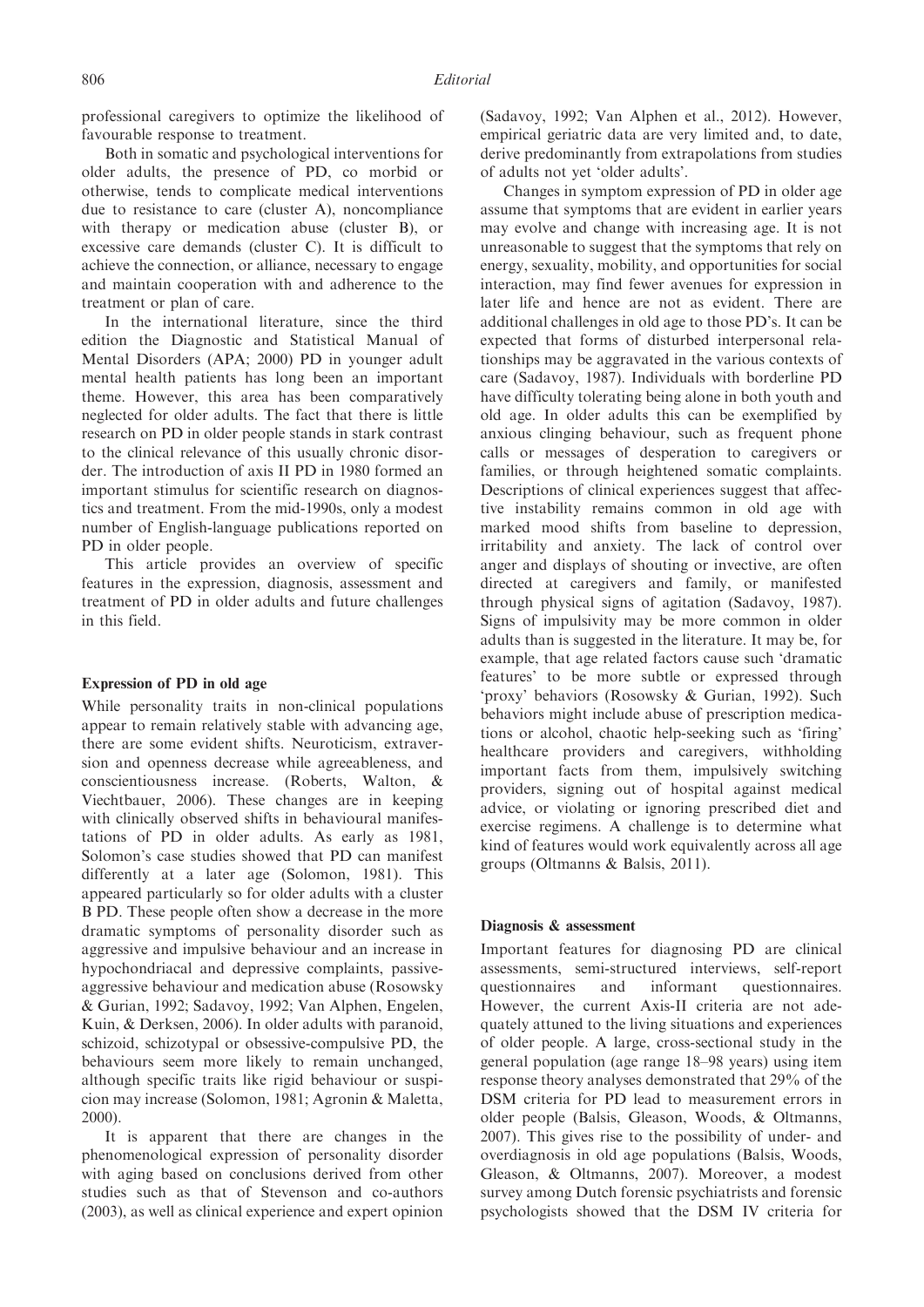antisocial PD are not fully applicable to older people; only three of the seven criteria proved useful (Van Alphen, Nijhuis, & Oei, 2007).

The LEAD standard is an example of a diagnostic procedure to asses PD. The acronym 'LEAD', which stands for Longitudinal, Expert and All Data (Spitzer, 1983), addresses the problem of the absence of a 'gold standard' of diagnosis by proposing that a consensus diagnosis can be reached by way of different longitudinal data (e.g. observational data, biographical data, informant data, test data, medical records and even the care providers' experiences with the patient). Limitations of the LEAD standard are that it is a time-consuming procedure and lacks operational guidelines as to how to process contradictory information. A recent expert study 35 Dutch and Belgian experts in the field of PDs in older adults examined the LEAD standard for diagnosis of PD in older adults. The aim of this expert study was to investigate age-related diagnostic and therapeutic aspects of personality disorders in later life and implications in clinical practice, such as diagnostic assessment procedure. The experts agreed that the LEAD standard combined with a stepwise, multidimensional diagnostic approach appears highly suitable for personality assessment in older adults. This process enabled all biographical, informant and/or medical data to be incorporated into the diagnostic process (Van Alphen et al., 2012).

Beyond the inadequacy of formal diagnostic criteria and the limitations of the LEAD standard, there are few validated questionnaires and interviews to detect PD in older adults. Recently, Oltmanns and Balsis (2011) published an overview of psychometric challenges in this area. There are also additional problems in older people: Self-reports require the capacity for sustained attention, and the current measurement instruments for PD are inappropriate to their life situations. Moreover, these instruments often consist of many items, frequently formulated in a quite abstract manner, and the administration of the test is often complicated by sensory and motor problems (Van Alphen, Engelen, Kuin, Hoijtink, & Derksen, 2006).

Nevertheless, to date, three measurement instruments have been specifically developed and validated for older people: a very short screening instrument of 16 items, the Gerontological Personality Disorders Scale (GPS; Van Alphen, Engelen, Kuin, Hoijtink, et al., 2006; Tummers, Penders, Hoijtink, Derksen, & Van Alphen, 2011); a hybrid PD scale of 100 items (Balsis & Cooper, submitted); and the Hetero-Anamnestic Personality questionnaire (HAP; Barendse, Thissen, Oei, Rossi, & Van Alphen, submitted), an instrument of 62 items for use by informants of the patient. The HAP item pool is based on age neutral items and the vision of informants (e.g. spouse, children) on both adaptive and maladaptive behavior of older adults. Informants are asked to fill in this questionnaire with the older patient in mind before

suffering from an axis I disorder, such as dementia or severe depression. This approach may reduce the influence and bias of the axis I diagnosis on evaluation of PD symptoms and personality traits.

As with younger patients, using personality assessment also requires a reasonable capacity for introspection that is generally limited in people with a personality disorder. Informant information may help compensate for this, in that it can provide verification or supplementary information. To this end, it is preferable only to ask the informant questions that refer to observable or interpersonal behaviors. Assessment, based on information by informants, of less clearly observable, intrapsychic characteristics, such as mood and self-perception, are likely less diagnostically valid (Van Alphen, Rettig, Engelen, Kuin, & Derksen, 2005). If the proposed new DSM 5 axis II diagnostic category is adopted as currently described, it wil make the relaibiltiy and validity of informant observations even more questionable. In the revised DSM-5 proposal (June 2011) the essential features of a PD are impairments in personality (self and interpersonal) functioning and the presence of pathological personality traits (www.dsm5.org). Using informants to provide information on difficultto-observe significant impairments in self (identity or self-direction) and interpersonal functioning (empathy or intimacy) will likely be invalid.

Related to the DSM-5 proposal Krueger, Derringer, Markon, Watson, and Skodol (2011) developed a maladaptive personality trait model and corresponding instrument the Personality Inventory for DSM-5 (PID-5; Krueger et al., 2012). The first psychometric results are promising, however a new challenge is to validate this instrument among older adults.

#### Treatment

No research has yet been carried out on the effects of the treatment of PD as a primary diagnosis (without a comorbid Axis-I diagnosis) in older people, however, a handful of case studies and opinions have been published. One of the first papers in this area came from De Leo, Scocco, and Meneghel (1999). In their opinion psychotherapeutic treatment modalities that emphasize personality change in older adults are too ambitious as a treatment goal. They suggest that cognitive deterioration, serious somatic disorders, a lifelong inability to accept unpleasant facts and a history of poor interpersonal relationships complicate psychotherapy that is rooted in insight.

De Leo et al. (1999) recommend a number of psychotherapeutic treatment modalities for older people, focusing particularly on cognitive behavioural therapy, short-term psychoanalytic therapy, dialectical behaviour therapy (DBT) and interpersonal psychotherapy (IPT). Their preference is for the latter two treatment modalities which primarily identify current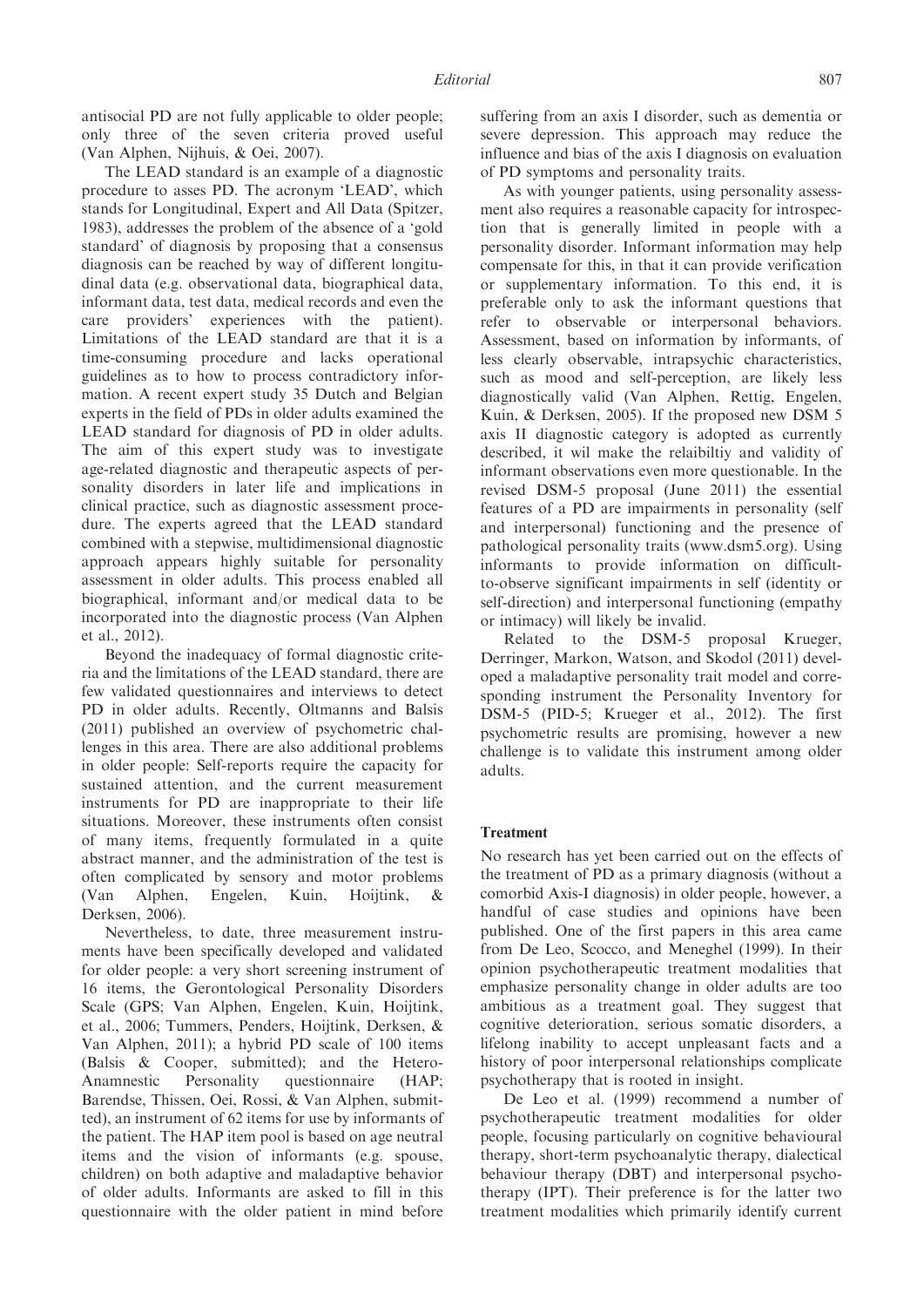behaviours or relationships as foci of the therapy. According to De Leo et al., changes in behaviour or in interpersonal relationships are realistic therapeutic goals for older people. In their view, short-term psychoanalytic therapy (in which focal conflicts are examined using techniques of confrontation and interpretation) and cognitive psychotherapy (which focuses particularly on basic errors of reasoning), are less suitable for older adults as they make considerable demands on the individual's capacity for introspection or abstract thinking. However, no empirical or strong clinical evidence is offered in support of these assertions. Further, they stand in contrast to the proven efficacy of cognitive behaviour therapy and brief psychodynamic therapy, in the treatment of geriatric anxiety disorders and depression (Hendriks, Oude Voshaar, Keijsers, Hoogduin, & Van Balkom, 2008; Pinquart, Duberstein, & Lyness, 2007).

More recently, Lynch et al. (2007) examined the efficacy of DBT in a small randomized clinical trial among older people with comorbid depression and PD  $(n = 35)$ . However, it should be noted that it is unclear whether DBT was addressing the depression, the personality disorder, or both. Moreover, it is surprising that the number of PDs in remission (in total 16 out of 35) was almost the same with medication treatment alone  $(N = 7)$  compared to combined treatment of medication and DBT ( $N = 9$ ). This outcome contrasts with earlier studies on the treatment of PD in younger adults which showed only a marginal treatment effect of medication without psychotherapy. It raises the questions of whether subjects were accurately diagnosed or whether the outcome of treatment in older adults with PD actually differs from that of younger adults. The authors did not offer a valid explanation for this difference in outcomes.

Currently, treatment of PD in older adults can only be extrapolated from treatments of younger patients, since very little has been developed and reported specifically for older adults. However, there are no convincing reasons why forms of psychotherapy shown to be successful with younger adults should not also be successful in older adults. Published case studies and empirical reviews indicate that cognitive behavioural therapy (CBT) and schema focused therapy (SFT) in particular can be useful for older adults (Bizzini, 1998; Dick & Gallagher-Thompson, 1995; Laidlaw, 2001; Van Alphen, 2010). However, these psychotherapeutic treatments might need to be adjusted to better fit with the living situations and experiences of older people (Laidlaw, 2001). To this end, psychogerontological features like beliefs about and consequences of somatic disorders, cohort-related, and sociocultural influences, intergenerational ties and the loss of social roles must be addressed by any treatment (James, 2008; Laidlaw, 2001; Laidlaw & Thompson, 2008; Laidlaw, Thompson, Dick-Siskin, & Gallagher-Thompson, 2003). Videler, Van Royen, and Van Alphen (in press) are conducting explorative research on relevant

age specific aspects that can be used to adapt SFT to a treatment protocol that is moulded for older cohorts.

Older adults are often realistically dependent on others for supportive and life-sustaining care. This throws the elderly person with PD into unavoidable, intense interpersonal interactions. Since the core of the difficulties that those with PD encounter are in the interpersonal sphere (Segal, Coolidge, & Rosowsky, 2006) management of PD in late life poses specific and important challenges for caregivers and therapists alike. Specific challenges can be expected for those older adults with PD who move through a spectrum of contexts of care. Multiple care transitions, both planned and unplanned, are increasingly frequent events as the individual progresses into and through old age. These contexts include acute care hospitals, rehabilitation units, assisted living facilities, skilled nursing facilities, rest homes, and retirement communities as well as systems introduced into the individual's own home to provide healthcare, various therapies, meals, aide and support services. This trajectory of care transitions has become 'the new normal' for older adults and poses extra challenges for individuals with PDs as well as for the systems responsible for their care.

### Conclusion

The study of personality disorders is a relatively new field within the greater field of geriatric mental health. For the time being, the prevalence figures of PD remain poorly defined, dedicated diagnostic assessments specifically designed and validated for use with this population are few, and studies reporting the efficacy of treatment are nearly nonexistent. While studies of treatment efficacy are sorely lacking, published case studies suggest that therapies, such as CBT, DBT and SFT, might be applicable to older adults with PD.

As the American Psychiatric Association is currently working toward the publication of the fifth DSM edition (DSM-5), research into the suitability of the six proposed PD prototypes and traits for older people would seem to be necessary. Since their introduction, the utility and accuracy of categorical phenomenological threshold criteria for diagnosis have been the subject of an ongoing debate. In the DSM-5, the PD work group has proposed a model that recognizes the inherent dimensionality of personality expression (http://www.dsm5.org/ProposedRevision/ Pages/PersonalityDisorders.aspx. last accessed January 1 2012). Two domains for personality assessment are proposed, Self (inner functions) and Interpersonal (self –other functions) each of which has two subcomponents.

While no provisions for diagnostic criteria specific to the elderly have been recognized the new dimensional approach may permit a more age-independent approach to identifying trait characteristics that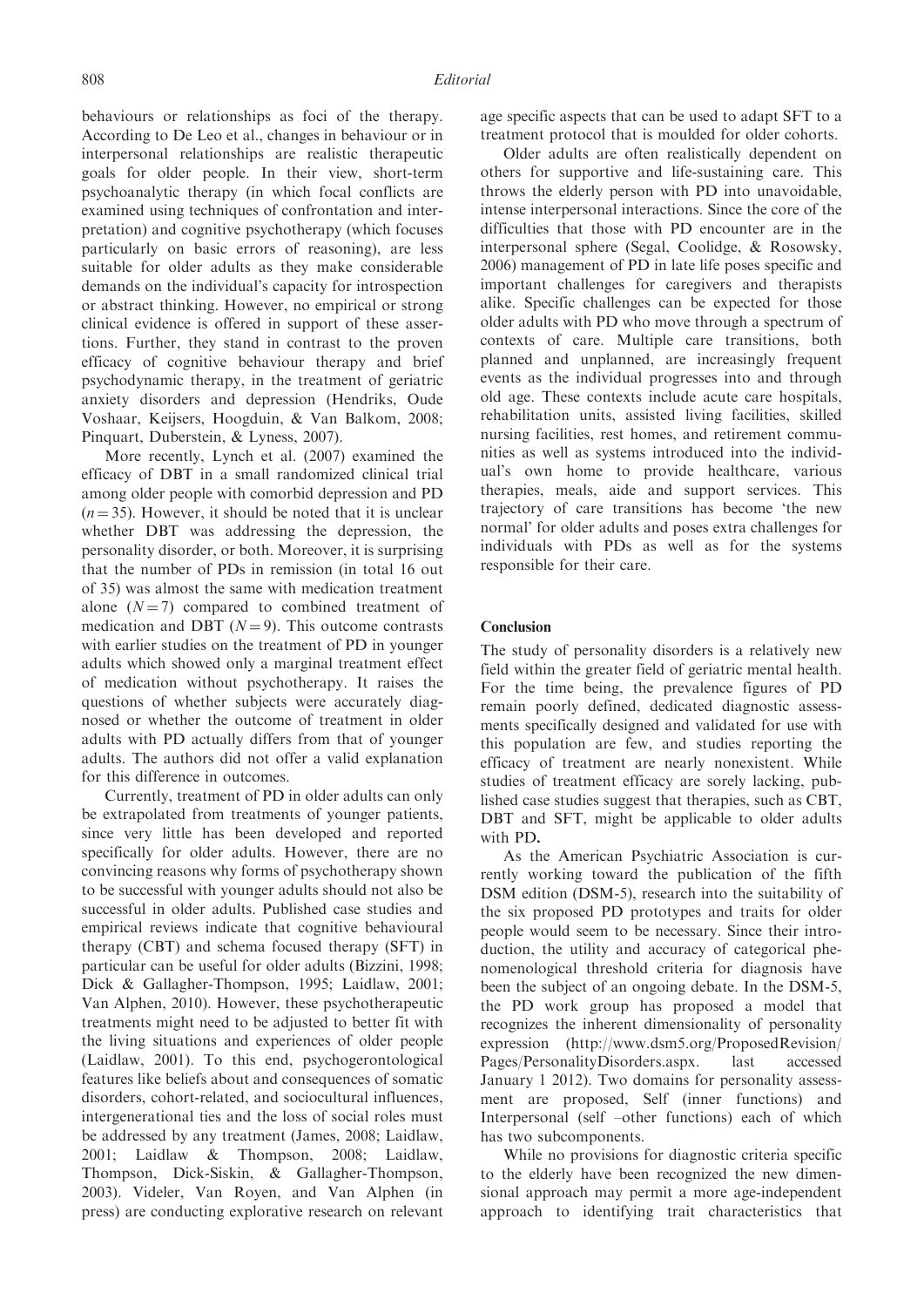appear to be more stable and enduring with age unlike some of the phenomenological criteria currently being used, espcially those for the dramatic cluster. We suggest that PD or trait disorder diagnostic criteria for older adults may be more accurate if greater weight is given to the less observable but more stable internal psychological factors of PD and less weight given to 'dramatic' behavioural expression. We suggest regarding older adults to focus more on those features which are relatively stable across all age groups emphasizing factors such as unintegrated and undifferentiated affects and poorly developed representations of self and other.

> S.P.J. (Bas) van Alphen Department of Old Age Psychiatry Mondriaan Hospital, Heerlen-Maastricht The Netherlands and Free University of Brussels Belgium Email: spj.vanalphen@planet.nl

> > J.J.L. (Jan) Derksen Free University of Brussels Belgium and Radboud University Nijmegen, The Netherlands

J. (Joel) Sadavoy University of Toronto, Canada

> E. (Erlene) Rosowsky Department of Psychiatry Harvard Medical School (Boston) MA, USA

#### References

- Abrams, R.C., & Horowitz, S.V. (1999). Personality disorders after age 50: A meta-analytic review of the literature. In E. Rosowsky, R.C. Abrams, & R.A. Zweig (Eds.), Personality disorders in older adults (pp. 55–68). Mahwah: Lawrence Erlbaum Associates.
- Agronin, M.E., & Maletta, G. (2000). Personality disorders in late life. Understanding and overcoming the gap in research. American Journal of Geriatric Psychiatry, 8, 4–18.
- American Psychiatric Association (APA) (2000). Diagnostic and statistical manual of mental disorders (4th ed., Textual revision). Washington DC: American Psychiatric Association.
- Ames, A., & Molinari, V. (1994). Prevalence of personality disorders in community living elderly. Journal of Geriatric Psychiatry & Neurology, 7, 189–194.
- Balsis, S., & Cooper, L.D. Measuring personality disorders in later life: Hybrid criteria (submitted).
- Balsis, S., Gleason, M.E., Woods, C.M., & Oltmanns, T.F. (2007). An item response theory analysis of DSM-IV personality disorder criteria across younger and older age groups. Psychological Aging, 22, 171–185.
- Balsis, S., Woods, C.M., Gleason, M.E., & Oltmanns, T.F. (2007). Over and underdiagnosis of personality disorders in older adults. American Journal of Geriatric Psychiatry, 15, 742–753.
- Barendse, H.P.J., Thissen, A.J.C., Oei, T.I., Rossi, G., & Van Alphen, S.P.J. Psychometric properties of the

Heteroanamnestic Personality Questionnaire (HAP) among Dutch older adults (submitted).

- Bizzini, L. (1998). Cognitive psychotherapy in the treatment of personality disorders in the elderly. In C. Perris & P.D. McGorry (Eds.), Cognitive psychotherapy of psychotic and personality disorders: Handbook of theory and practice (pp. 397–419). Chicester: John Wiley.
- Casey, D.A., & Schrodt, C.J. (1989). Axis II diagnoses in geriatric inpatients. Journal of Geriatric Psychiatry & Neurology, 2, 87–88.
- Coolidge, F.L., Burns, E.M., Nathan, J.H., & Mull, C.E. (1992). Personality disorders in the elderly. Clinical Gerontologist, 12, 41–55.
- De Leo, D., Scocco, P., & Meneghel, G. (1999). Pharmacological and psychotherapeutic treatment of personality disorders in the elderly. International Psychogeriatrics, 11, 191–206.
- Dick, L.P., & Gallagher-Thompson, D. (1995). Cognitive therapy with the core beliefs of a distressed lonely caregiver. Journal of Cognitive Psychotherapy, 9, 215–227.
- Engels, G.I., Duijsens, I.J., Haringsma, R., & Van Putten, C.M. (2003). Personality disorders in the elderly compared to four younger age groups: A cross-sectional study of community residents and mental health patients. Journal of Personality Disorders, 17, 447–459.
- Fishbain, D.A. (1996). Personality disorders in young and old. Canadian Journal of Psychiatry, 41, 602.
- Hendriks, G.J., Oude Voshaar, R.C., Keijsers, G.P., Hoogduin, C.A., & Van Balkom, A.J. (2008). Cognitivebehavioural therapy for late-life anxiety disorders: A systematic review and meta-analysis. Acta Psychiatrica Scandinavica, 117, 403–411.
- James, I.A. (2008). Schemas and schema-focused approaches in older people. In K. Laidlaw & B. Knight (Eds.), Handbook of emotional disorders in later life: Assessment and treatment (pp. 111–140). Oxford: Oxford.
- Krueger, R.F., Derringer, J., Markon, K.E., Watson, D., & Skodol, A.E. (2011). Initial construction of a maladaptive personality trait model and inventory for DSM-5. Psychological Medicine, 25(2), 1–12.
- Kunik, M.E., Mulsant, B.H., Rifai, A.H., Sweet, R.A., Pasternak, R., & Zubenko, G.S. (1994). Diagnostic rate of comorbid personality disorder in elderly psychiatric inpatients. American Journal of Psychiatry, 154, 603–605.
- Laidlaw, K. (2001). An empirical review of cognitive therapy for late life depression: Does research evidence suggest adaptations are necessary for cognitive therapy with older adults? Clinical Psychology & Psychotherapy,  $8(1), 1-14.$
- Laidlaw, K., Thompson, L.W., Dick-Siskin, L., & Gallagher-Thompson, D. (2003). Cognitive behaviour therapy with older people. Chichester: Wiley.
- Laidlaw, K., & Thompson, L.W. (2008). Cognitive behaviour therapy with depressed older people. In K. Laidlaw & B. Knight (Eds.), Handbook of emotional disorders in later life: Assessment and treatment (pp. 91–116). Oxford: Oxford.
- Lynch, T.R., Cheavens, J.S., Cukrowitz, K.C., Thorp, S.R., Bronner, L., & Beyer, J. (2007). Treatment of adults with co-morbid personality disorder and depression: A dialectical behaviour therapy approach. International Journal of Geriatric Psychiatry, 22, 131–143.
- Mezzich, T.E., Fabrega, H., Coffman, G.A., & Glavin, Y.F. (1987). Comprehensively diagnosing geriatric patients. Comprehensive Psychiatry, 28, 68–76.